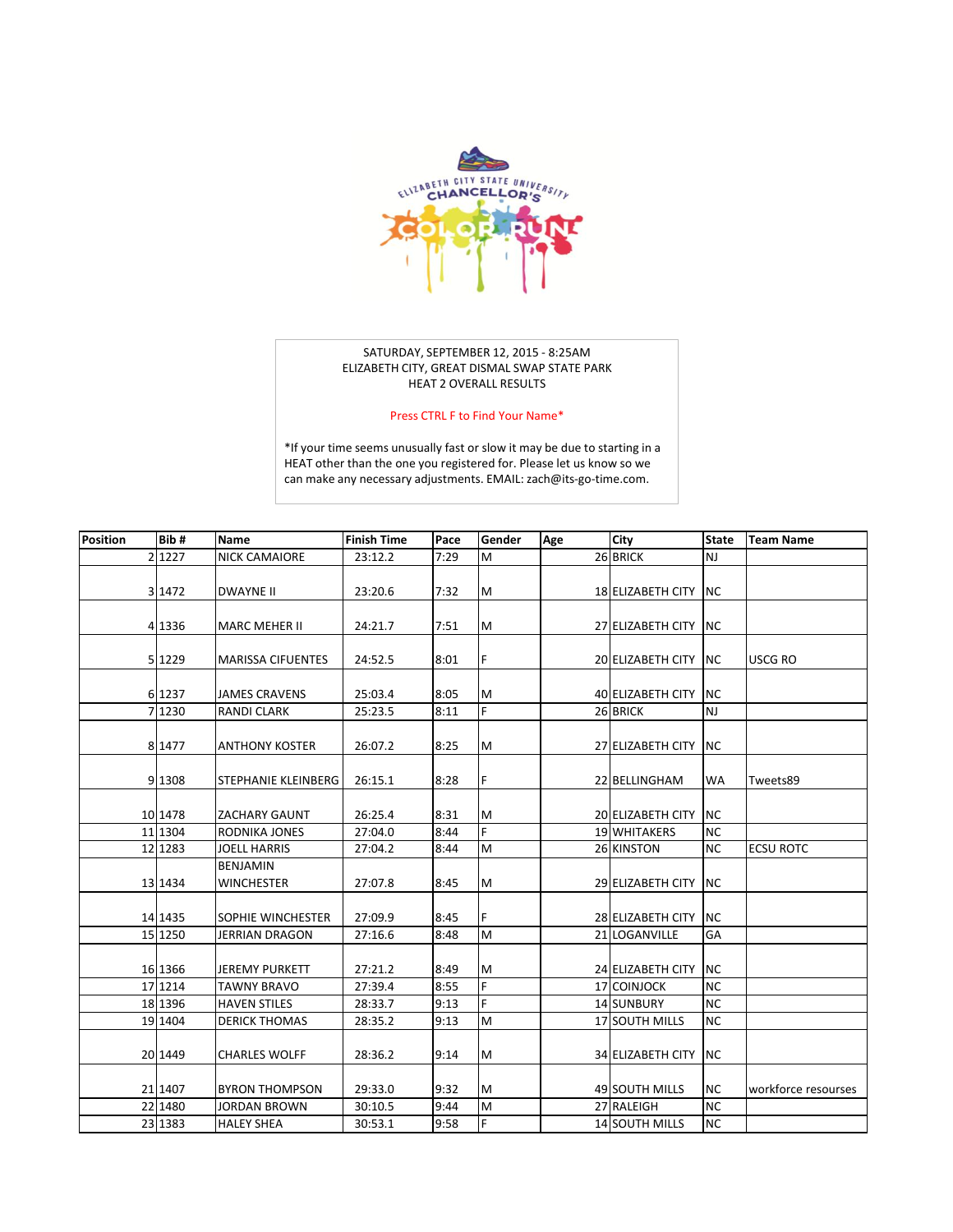|         |                         |         |       |     |    | <b>ELIZAZABETH</b>    |            |                    |
|---------|-------------------------|---------|-------|-----|----|-----------------------|------------|--------------------|
| 24 1337 | <b>HARRISON MELTON</b>  | 31:03.7 | 10:01 | M   |    | 8 CITY                | <b>NC</b>  |                    |
|         |                         |         |       |     |    |                       |            |                    |
| 25 1335 | <b>KAYRE MEHER</b>      | 32:10.2 | 10:23 | F   |    | 26 ELIZABETH CITY     | NC.        |                    |
| 26 1254 | <b>KATLYN ELMORE</b>    | 32:23.1 | 10:27 | F   |    | <b>14 SUNBURY</b>     | <b>NC</b>  |                    |
| 27 1474 | <b>SARA HENRY</b>       | 32:34.3 | 10:30 | F   |    | 20 PORTSMOUTH         | VA         |                    |
| 28 1475 | <b>ALEXANDER HENRY</b>  | 32:35.0 | 10:31 | M   |    | 25 PORTSMOUTH         | VA         |                    |
|         |                         |         |       |     |    |                       |            |                    |
| 29 1469 | ALLIYAH FLOYD           | 32:40.1 | 10:32 | F   |    | 20 ELIZABETH CITY     | NC.        |                    |
|         |                         |         |       |     |    |                       |            |                    |
| 30 1468 | KHADIJAH BRYANT         | 32:44.8 | 10:34 | F   |    | 21 ELIZABETH CITY INC |            |                    |
|         |                         |         |       |     |    |                       |            |                    |
| 31 1470 | MIKALIA FRAZIER         | 32:45.5 | 10:34 | F   |    | 24 ELIZABETH CITY     | <b>NC</b>  |                    |
|         |                         |         |       |     |    |                       |            |                    |
| 32 1473 | <b>MALIK EDWARDS</b>    | 32:47.1 | 10:35 | M   |    | 18 ELIZABETH CITY     | NC.        |                    |
|         |                         |         |       |     |    |                       |            |                    |
| 33 722  | AKYAH ATKINSON          | 32:51.0 | 10:36 | F   |    | 21 ELIZABETH CITY     | <b>NC</b>  | <b>USCG RO</b>     |
| 34 1113 | <b>BIANCA BERRY</b>     | 32:53.8 | 10:36 | F   |    | 15 SHAWBORO           | <b>NC</b>  |                    |
| 35 1305 |                         |         |       | F   |    |                       | <b>NC</b>  |                    |
|         | SHELBY JONES            | 32:54.3 | 10:37 |     |    | 15 CAMDEN             |            |                    |
| 36 1242 | SHERYL DAVIS            | 32:54.9 | 10:37 | F   |    | 51 SOUTH MILLS        | NC         |                    |
| 37 1488 | <b>CORNELUS HOLNESS</b> | 33:06.3 | 10:41 | M   | 21 |                       |            |                    |
| 38 1328 | LOGAN MANHA             | 33:13.2 | 10:43 | M   |    | 11 HERTFORD           | NC.        |                    |
| 39 1330 | STEPHANIE MANHA         | 33:13.3 | 10:43 | F   |    | 45 HERTFORD           | NC         |                    |
|         |                         |         |       |     |    |                       |            |                    |
| 40 1465 | <b>KAYLEY SURRENTO</b>  | 34:22.8 | 11:05 | F   |    | 21 ELIZABETH CITY     | VA         |                    |
|         | <b>TYSHAY</b>           |         |       |     |    |                       |            |                    |
| 41 1471 | <b>MONTGOMERY</b>       | 34:27.1 | 11:07 | F   |    | 21 ELIZABETH CITY     | <b>NC</b>  |                    |
|         |                         |         |       |     |    |                       |            |                    |
| 42 1463 | <b>KRYSTAL SAWYER</b>   | 34:34.7 | 11:09 | F   |    | 21 ELIZABETH CITY     | MD         |                    |
|         |                         |         |       |     |    |                       |            |                    |
| 43 1397 | SARAH STILES            | 35:36.4 | 11:29 | F   |    | 29 ELIZABETH CITY     | NC.        |                    |
|         |                         |         |       |     |    |                       |            |                    |
| 44 1395 | <b>CRAIG STILES</b>     | 35:37.5 | 11:29 | M   |    | 37 ELIZABETH CITY     | <b>INC</b> |                    |
|         |                         |         |       |     |    |                       |            |                    |
| 45 1349 | <b>VANN NEWKIRK</b>     | 35:48.4 | 11:33 | M   |    | 53 ROCKY MOUNT        | <b>NC</b>  |                    |
|         |                         |         |       |     |    |                       |            |                    |
| 46 1348 | <b>MARYLIN NEWKIRK</b>  | 35:48.5 | 11:33 | F   |    | 51 ROCKY MOUNT        | NC.        |                    |
| 47 1331 | <b>ALYSSA MAYORGA</b>   | 36:35.2 | 11:48 | F   |    | 17 CHESAPEAKE         | VA         |                    |
|         |                         |         |       |     |    |                       |            |                    |
| 48 1238 | <b>LISA CRAVENS</b>     | 36:36.1 | 11:48 | F   |    | 42 ELIZABETH CITY INC |            |                    |
| 49 1391 | ANGELA STALLS           | 36:39.1 | 11:49 | l F |    | 38 SOUTH MILLS        | <b>NC</b>  |                    |
| 50 1405 | <b>JON THOMAS</b>       | 37:08.1 | 11:59 | M   |    | 17 SOUTH MILLS        | NC.        |                    |
|         |                         |         |       |     |    |                       |            |                    |
| 51 1243 | TIFFINI DAVIS-SHELLEY   | 37:14.0 | 12:01 | l F |    | 17 MOYOCK             | <b>NC</b>  |                    |
| 52 1249 | AMBER DRAGON            | 37:15.9 | 12:01 | F   |    | 21 LOGANVILLE         | GA         |                    |
|         |                         |         |       |     |    |                       |            |                    |
| 53 1446 | DEBJANI KANJILAL        | 37:23.4 | 12:04 | F   |    | 42 ELIZABETH CITY     | NC.        |                    |
|         |                         |         |       |     |    |                       |            |                    |
| 54 848  | <b>JAYCE BAILEY</b>     | 37:49.1 | 12:12 | M   |    | 6 ELIZABETH CITY      | NC.        | <b>Team Bailey</b> |
|         |                         |         |       |     |    |                       |            |                    |
| 55 862  | JEROMY JR BAILEY        | 37:50.3 | 12:12 | M   |    | 15 ELIZABETH CITY     | NC.        | Jeromy Bailey      |
|         |                         |         |       |     |    |                       |            |                    |
| 56 1276 | <b>KYRAN GRIFFIN</b>    | 37:50.8 | 12:12 | M   |    | 8 ELIZABETH CITY      | NC.        |                    |
|         |                         |         |       |     |    |                       |            |                    |
| 57 1221 | JAYLA BRUMSEY           | 37:51.7 | 12:13 | F   |    | 11 ELIZABETH CITY     | <b>NC</b>  | TEAM BRUMSEY       |
|         |                         |         |       |     |    |                       |            |                    |
| 58 1333 |                         |         |       | M   |    |                       | NC.        |                    |
|         | MOSES MCDANIEL          | 38:27.7 | 12:24 |     |    | 42 ELIZABETH CITY     |            |                    |
|         |                         |         |       |     |    |                       |            |                    |
| 59 1482 | <b>JOHN JR</b>          | 38:31.2 | 12:25 | M   |    | 55 ELIZABETH CITY     | <b>NC</b>  |                    |
| 60 1225 | <b>JOVAN BURNS</b>      | 39:23.4 | 12:42 | F   |    | 35 SOUTH MILLS        | <b>NC</b>  |                    |
| 61 1255 | <b>TIFFANY ELMORE</b>   | 39:28.2 | 12:44 | F   |    | 35 CAMDEN             | $\sf NC$   |                    |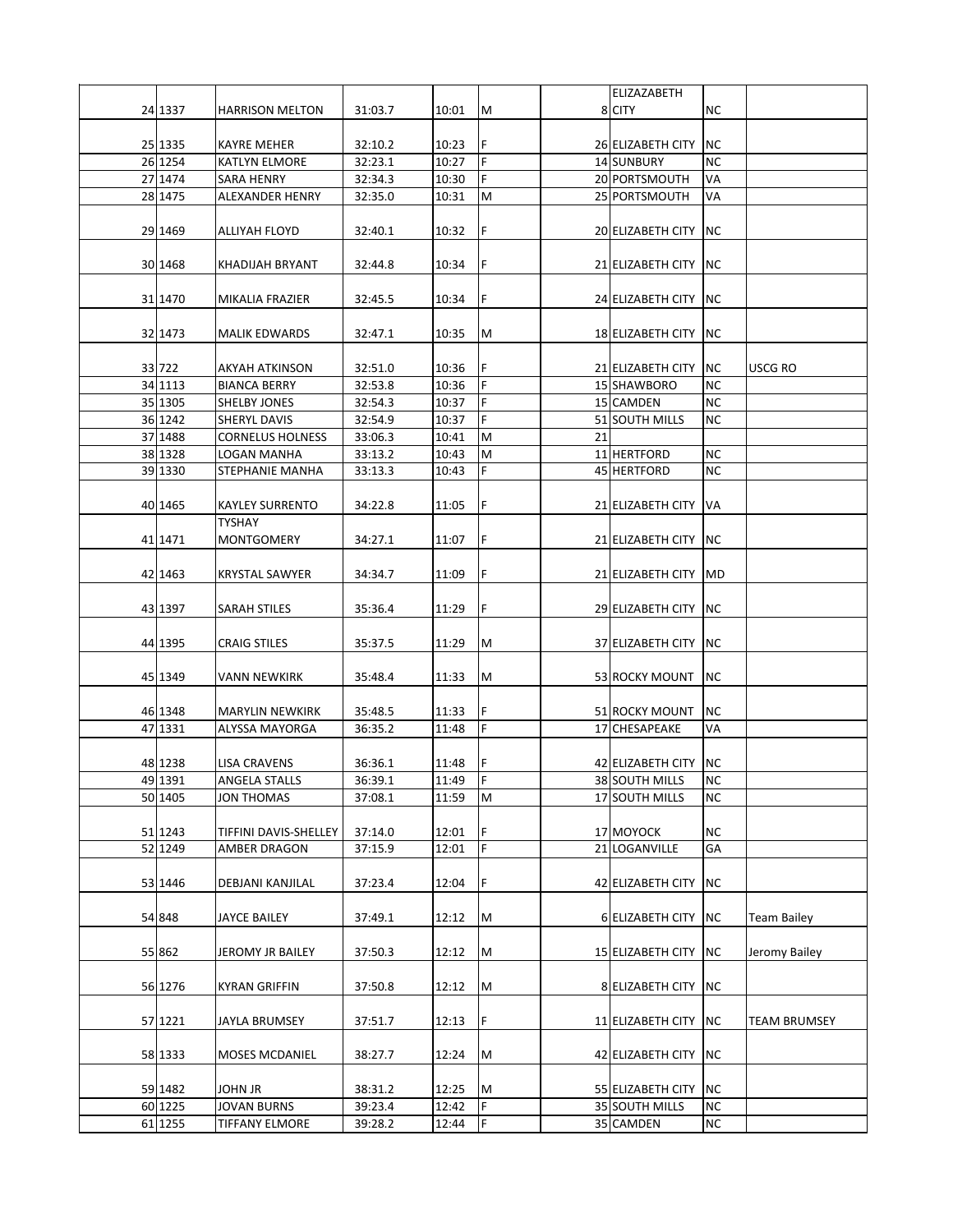| 62 1295  | HANNAH INMAN            | 39:32.4 | 12:45 | IF.        | 15 SUNBURY               | <b>NC</b>   |                    |
|----------|-------------------------|---------|-------|------------|--------------------------|-------------|--------------------|
| 63 1278  | TRACY GRISSOM           | 39:54.0 | 12:52 | F          | 24 MOYOCK                | <b>NC</b>   | Southern Belles    |
| 64 1251  | <b>JENNIFER DUNTON</b>  | 39:57.8 | 12:53 | F          | 29 MOYOCK                | <b>NC</b>   | Southern Belles    |
| 65 1327  | <b>KYLIE MANHA</b>      | 40:16.2 | 12:59 | F          | 9 HERTFORD               | <b>NC</b>   |                    |
| 66 1329  | <b>MARK MANHA</b>       | 40:16.6 | 12:59 | M          | 39 HERTFORD              | <b>NC</b>   |                    |
| 67 1218  | <b>JA'MYA BROWN</b>     | 40:39.0 | 13:07 | F          | 18 BATTLEBORO            | <b>NC</b>   |                    |
| 68 1416  | LINDSEY WALSH           | 40:51.1 | 13:11 | F          | 15 SOUTH MILLS           | <b>NC</b>   |                    |
|          |                         |         |       |            |                          |             |                    |
| 69 1408  |                         |         |       | F          |                          |             |                    |
| 70 1240  | LISA THOMPSON           | 40:54.9 | 13:12 | F          | 44 ELIZABETH CITY        | NC.         |                    |
|          | <b>MARIA DAVIS</b>      | 41:09.8 | 13:16 |            | 50 SOUTH MILLS           | <b>NC</b>   |                    |
| 71 1102  | SH'NAUTICA BATTLE       | 41:21.6 | 13:20 | F          | 19 ROCKY MOUNT           | NC.         |                    |
| 72 1277  | NINA GRIFFIN            | 41:37.2 | 13:25 | F          | 35 ELIZABETH CITY        | NC.         |                    |
| 73 1316  | ERIK LANGENBACHER       | 42:23.1 | 13:40 | M          | 47 CAMDEN                | NC.         |                    |
|          | <b>KRISTI</b>           |         |       |            |                          |             |                    |
| 74 1317  | LANGENBACHER            | 42:27.5 | 13:42 | F          | 43 CAMDEN                | NC.         |                    |
| 75 1223  | <b>TIFFANY BRYAN</b>    | 43:01.0 | 13:53 | F          | 21 SUITLAND              | MD          |                    |
| 76 1320  | MEGHAN LEE              | 43:35.5 | 14:04 | F          | 19 MERIDEN               | СT          |                    |
|          |                         |         |       |            |                          | <b>NEW</b>  |                    |
| 77 467   | <b>FIONA ALLAIN</b>     | 43:44.0 | 14:06 | l F        | 19 BALDWIN               | <b>YORK</b> |                    |
| 78 1365  | <b>SHERI PROCTOR</b>    | 44:01.3 | 14:12 | F          | 52 SOUTH MILLS           | <b>NC</b>   |                    |
|          |                         |         |       |            |                          |             |                    |
| 79 1246  | TRACY DEAN              | 44:10.5 | 14:15 | M          | 32 ELIZABETH CITY        | NC.         |                    |
| 80 867   | LATOYIA BAILEY          | 44:33.3 | 14:22 | F          | 38 ELIZABETH CITY        | NC.         | <b>Team Bailey</b> |
| 81 844   | JAVEN BAILEY            | 44:34.7 | 14:23 | M          | 4 ELIZABETH CITY         | NC.         | <b>Team Bailey</b> |
|          |                         |         |       |            |                          |             |                    |
| 82 849   | <b>JEROMY BAILEY</b>    | 44:34.7 | 14:23 | M          | 40 ELIZABETH CITY        | <b>NC</b>   | Team Bailey        |
| 83 1322  | TERESA LEVESQUE         | 45:32.3 | 14:41 | F          | 14 CAMDEN                | NC          |                    |
|          |                         |         |       |            |                          |             |                    |
| 84 1425  | RACHEL WELSH            | 45:32.8 | 14:41 | F          | 14 ELIZABETH CITY        | <b>NC</b>   |                    |
|          |                         |         |       |            |                          |             |                    |
| 85 1215  | <b>JOHANNA BROOYLES</b> | 45:48.0 | 14:46 | F          | 47 CAMDEN                | NC.         | Zumba with Johanna |
|          |                         |         |       |            |                          |             |                    |
| 86 1418  | <b>ALBERTA WANDELL</b>  | 45:51.4 | 14:47 | F          | 54 ELIZABETH CITY        | NC.         | Zumba with Johanna |
|          |                         |         |       |            |                          |             |                    |
| 87 1476  | <b>DIANE WATKINS</b>    | 45:56.3 | 14:49 | ١F         | 56 VIRGINIA BEACH VA     |             |                    |
| 88 1313  | <b>LIBBY LAIS</b>       | 45:57.6 | 14:49 | $\sqrt{F}$ | 12 CAMDEN                | NC          |                    |
| 89 1314  | <b>PATRICK LAIS</b>     | 46:00.4 | 14:50 | M          | 52 CAMDEN                | <b>NC</b>   |                    |
| 90 1312  | <b>GRACIE LAIS</b>      | 46:16.1 | 14:55 | F          | 10 CAMDEN                | <b>NC</b>   |                    |
| 91 1270  | <b>TAMEKA GIBBS</b>     | 47:33.1 | 15:20 | F          | 35 ELIZABETH CITY        | <b>NC</b>   |                    |
|          |                         |         |       |            |                          |             |                    |
| 92 1170  | <b>SHIRLEY BOWE</b>     | 47:33.1 | 15:20 | F          | 60 ELIZABETH CITY        | <b>NC</b>   |                    |
|          |                         |         |       |            |                          |             |                    |
| 93 1269  | <b>BRENDA GIBBS</b>     | 47:50.6 | 15:26 | F          | 71 ELIZABETH CITY        | NC          |                    |
| 94 1036  | <b>LAUREN BANKS</b>     | 48:58.4 | 15:48 | lF.        | 15 SOUTH MILLS           | NC.         |                    |
| 95 1406  | <b>VIVIAN THOMAS</b>    | 49:00.5 | 15:48 | F          | 17 SOUTH MILLS           | NC          |                    |
| 96 1256  | <b>MCKENNA EVANS</b>    | 49:03.2 | 15:49 | lF.        | 14 SUNBURY               | <b>NC</b>   |                    |
| 97 19    | ALIYAH AAL-ANUBIA       | 49:36.0 | 16:00 | F          | 18 RALEIGH               | <b>NC</b>   |                    |
| 98 1442  | <b>KRISTOFFER WERK</b>  | 50:15.7 | 16:13 | M          | <b>36 ELIZABETH CITY</b> | NC.         |                    |
|          |                         |         |       |            |                          |             |                    |
| 99 1441  | KARLI FORMOE            | 50:17.8 | 16:13 | F          | 25 ELIZABETH CITY        | NC.         |                    |
|          |                         |         |       |            |                          |             |                    |
| 100 1347 | <b>CHELSEA MORYL</b>    | 50:20.2 | 16:14 | İF.        | 24 ELIZABETH CITY        | <b>NC</b>   |                    |
| 101 1399 | <b>JORDAN SUCHON</b>    | 50:21.7 | 16:15 | IF.        | 24 ELIZABETH CITY        | <b>NC</b>   |                    |